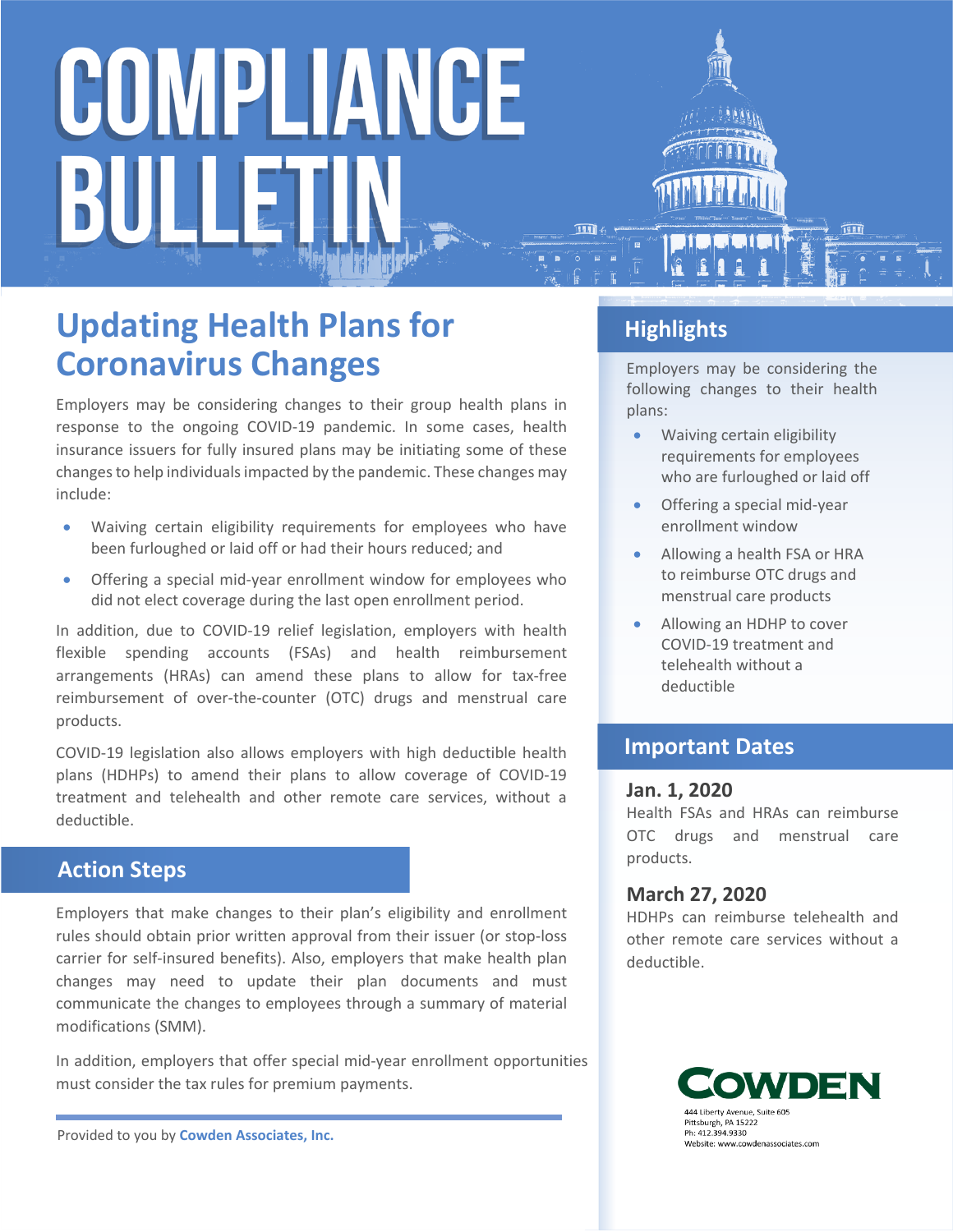## **COMPLIANCE BULLETIN**

#### **Waiving Eligibility Requirements**

Some health insurance issuers and group health plans are waiving certain eligibility requirements (for example, active employment or hours of service) to provide coverage to employees who would otherwise lose eligibility because they have been furloughed or laid off or had their hours reduced.

**E AND LITTLE** 

Employers that want to make these eligibility changes should take the following steps:

- To avoid any unintended liability, employers with fully insured health plans should **obtain their issuer's written approval before making any changes in plan eligibility requirements**. For self-insured health plans, employers should obtain this prior approval from their stop-loss carriers.
- **Review the plan's documents** to determine whether the plan's eligibility rules need to be updated to include these revised eligibility requirements; and
- **Communicate the changes to employees**. To do this, employers can provide an SMM. See below for more information on the deadlines for providing an SMM.

In addition, as a compliance reminder, employers that are subject to the Affordable Care Act's (ACA) employer mandate rules (or employer shared responsibility rules) and using the look-back measurement method to determine full-time employee status for plan eligibility should continue to follow the same general rules that applied before the COVID-19 outbreak. Under these rules, all paid leave must be taken into account and special rules apply for certain types of unpaid leave, including FMLA leave, and for rehired employees. Federal agencies have not issued any special guidance about the ACA's employer mandate rules in light of the COVID-19 outbreak.

#### **Offering a Special Mid-year Enrollment Window**

Due to the COVID-19 health crisis, some health insurance issuers and group health plans are offering a special mid-year enrollment window to allow employees who did not elect coverage during their regular enrollment period to sign up for coverage. To avoid any unintended liability, employers that want to offer this additional enrollment opportunity should get written approval from their health insurance issuers (or stop-loss carriers for self-insured plans) before making this change.

In addition, employers must consider the tax rules for premium payments under Internal Revenue Code (Code) Section 125 and should take certain steps to implement the special enrollment window.

#### *Section 125 Rules for Pretax Premiums*

If an employer allows employees to pay their health insurance premiums on a pre-tax basis, it must comply with the irrevocability rules of Code Section 125. Under these rules, employees must make their pre-tax elections before the first day of the plan year (or period of coverage), and those elections must be irrevocable until the beginning of the plan year. This means that, as a general rule, an employee who does not elect health plan coverage during open enrollment cannot later elect this coverage during the plan year and pay for it on a pre-tax basis.

The IRS has [identified](https://www.law.cornell.edu/cfr/text/26/1.125-4) some limited circumstances when employees can change their pre-tax elections during the plan year (called mid-year election change events). The IRS, however, has not issued any guidance that would allow employees to change their pre-tax elections due to the COVID-19 pandemic. Whether an employee's COVID-19-related election change would satisfy any of the IRS' current rules for mid-year election change events is unclear and may depend on the specific facts involved.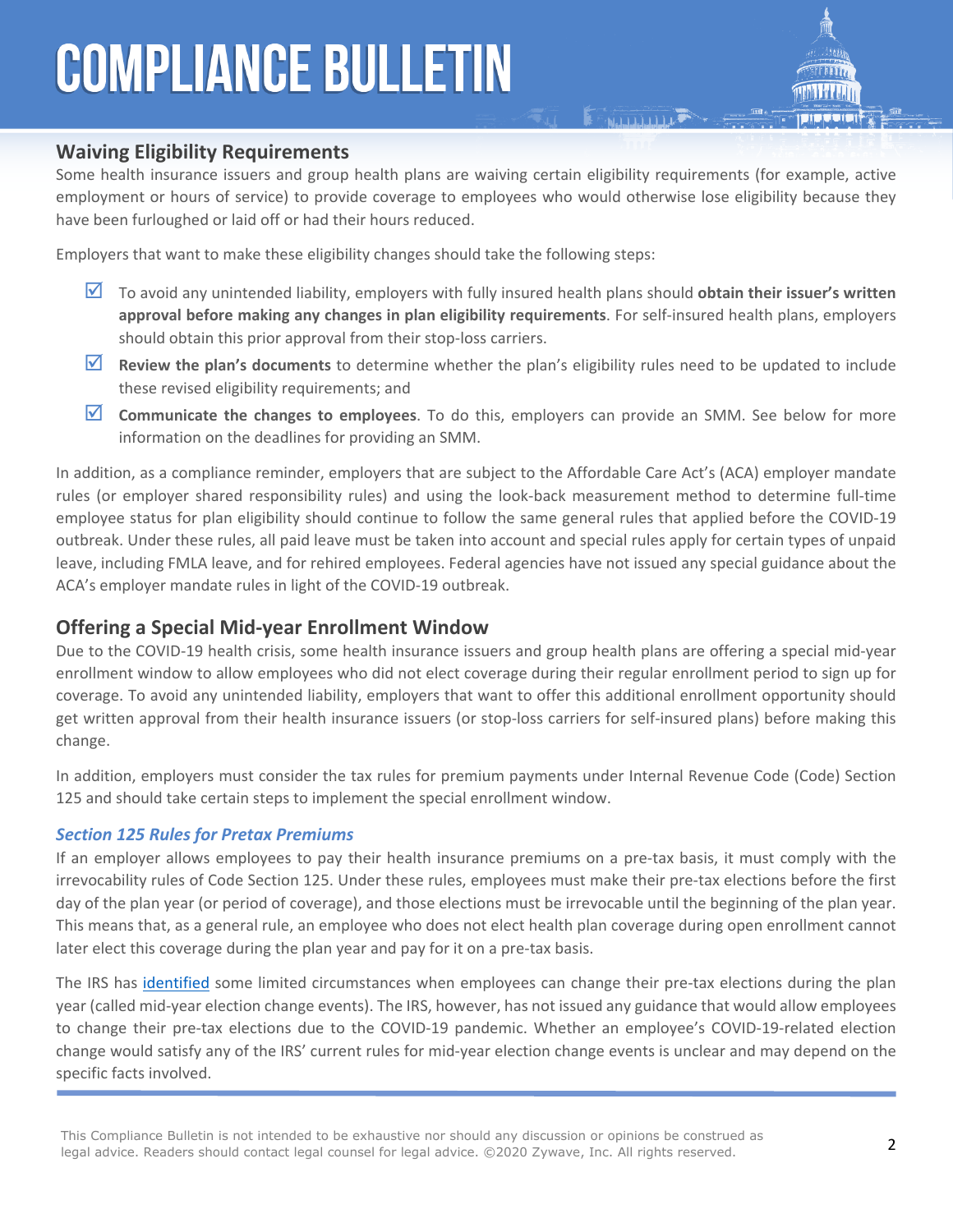## **COMPLIANCE BULLETIN**

For example, the IRS currently allows mid-year election changes when any of these events occurs:

- A change in employment status (such as an unpaid leave of absence or a change in worksite) if the change affects eligibility for coverage under the health plan;
- A significant change in health plan coverage; and
- A HIPAA special enrollment event (for example, marriage or birth of a child).

Many employees are experiencing employment changes due to the COVID-19 outbreak, but not all these changes impact eligibility for coverage. Also, it is not clear whether the health plan changes made by the [Families First Coronavirus](https://www.congress.gov/116/bills/hr6201/BILLS-116hr6201enr.pdf)  [Response Act](https://www.congress.gov/116/bills/hr6201/BILLS-116hr6201enr.pdf) (FFCRA) (for example, mandatory coverage of COVID-19 testing without cost-sharing) would be a significant change for a health plan. Further, a special mid-year enrollment window for the COVID-19 pandemic is not covered under HIPAA's special enrollment rules.

Due to this uncertainty, employers should work with their tax and legal advisors to determine whether employees who enroll during the special enrollment window may pay their premiums on a pre-tax basis. Employers may allow employees to enroll in coverage during the special enrollment window and pay for coverage on an after-tax basis until the next plan year, but this tax treatment should be communicated to affected employees in advance because it may be unexpected.

#### *Action Steps*

Employers that want to implement this special enrollment opportunity should:

- **Determine whether newly enrolled employees' premiums will be paid on a pre-tax or after-tax basis**. Employers that allow employees to pay their premiums on pre-tax basis will need to consider whether newly enrolled employees can make pre-tax premium payments under the Section 125 rules (described above).
- **Review plan documents to determine if plan amendments are necessary**. Some plan documents may not require updating because they refer to the plan's enrollment opportunities in general terms. Plan documents that include more detail, such as describing the plan's initial enrollment period for newly eligible employees and annual open enrollment period, may need to be updated.
- **Communicate the special mid-year enrollment window to employees**. Employers should notify eligible employees as soon as possible about the special mid-year enrollment window and explain the relevant details, including the length of the window, the process for electing coverage, the effective date for coverage and the tax rules for premium payments (that is, pre-tax or after tax).

#### **Health FSAs and HRAs – Covering OTC Drugs and Menstrual Care Products**

The [Coronavirus Aid, Relief and Economic Security Act](https://www.congress.gov/bill/116th-congress/house-bill/748/text) (CARES Act) provides that OTC medicines and drugs are qualifying medical expenses that may be paid for (or reimbursed) on a tax-free basis by an employer-sponsored health FSA or HRA. This change eliminates an Affordable Care Act (ACA) provision that required individuals to have a prescription for an OTC medication (except insulin) to pay for it on a tax-free basis with their health FSA or HRA.

In addition, the CARES Act provides that menstrual care products are qualifying medical expenses that can be paid for (or reimbursed) on a tax-free basis by a health FSA or HRA. Menstrual care products include tampons, pads, liners, cups, sponges or similar products used by individuals with respect to menstruation.

#### Both of these changes are **effective for expenses incurred on or after Jan. 1, 2020**.

This Compliance Bulletin is not intended to be exhaustive nor should any discussion or opinions be construed as legal advice. Readers should contact legal counsel for legal advice. ©2020 Zywave, Inc. All rights reserved.